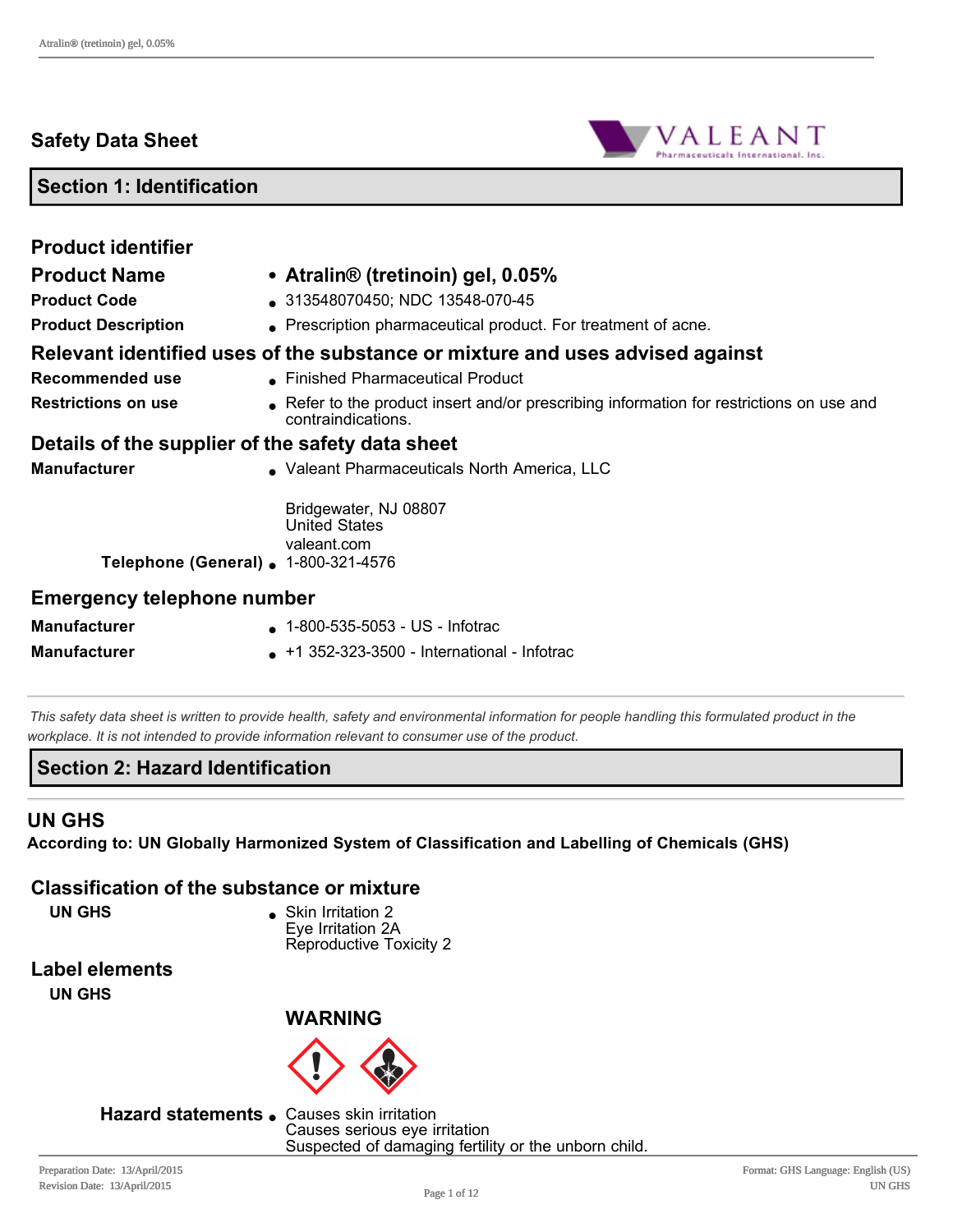# **Precautionary statements**

|                      | <b>Prevention.</b> Do not handle until all safety precautions have been read and understood.<br>Wash thoroughly after handling.<br>Wear protective gloves/protective clothing/eye protection/face protection.                                                                                                                                                                                                                                       |
|----------------------|-----------------------------------------------------------------------------------------------------------------------------------------------------------------------------------------------------------------------------------------------------------------------------------------------------------------------------------------------------------------------------------------------------------------------------------------------------|
|                      | <b>Response.</b> IF exposed or concerned: Get medical advice/attention.<br>IF ON SKIN: Wash with plenty of soap and water.<br>If skin irritation occurs: Get medical advice/attention.<br>IF IN EYES: Rinse cautiously with water for several minutes. Remove contact lenses,<br>if present and easy to do. Continue rinsing.<br>If eye irritation persists: Get medical advice/attention.<br>Take off contaminated clothing and wash before reuse. |
|                      | Storage/Disposal • Keep tightly closed. Store at controlled room temperature 20-25°C/68-77°F<br>(excursions permitted to 15-30°C/59-86°F), to maintain product integrity. Use before<br>date marked on carton and/or container.<br>Dispose of content and/or container in accordance with local, regional, national, and/or<br>international regulations.                                                                                           |
| <b>Other hazards</b> |                                                                                                                                                                                                                                                                                                                                                                                                                                                     |
| <b>UN GHS</b>        | No data available                                                                                                                                                                                                                                                                                                                                                                                                                                   |

# **Section 3 Composition/Information on Ingredients**

#### **Substances**

• Material does not meet the criteria of a substance according to United Nations Globally Harmonized System of Classification and Labelling of Chemicals (GHS)

# **Mixtures**

| <b>Composition</b>                 |                                                          |               |                                                          |
|------------------------------------|----------------------------------------------------------|---------------|----------------------------------------------------------|
| <b>Chemical Name</b>               | <b>Identifiers</b>                                       | $\frac{0}{0}$ | <b>Classifications According to Regulation/Directive</b> |
| Benzyl alcohol                     | CAS: 100-51-6<br><b>EINECS: 202-859-</b><br>9            | $< 1\%$       | <b>UN GHS:</b> Acute Tox. Oral 4; Acute Tox. Inhal. 4    |
| <b>Butylated</b><br>hydroxytoluene | CAS: 128-37-0<br><b>EINECS: 204-881-</b><br>4            | $< 0.1\%$     | UN GHS: Skin Irrit. 2; Eye Irrit. 2A; Acute Tox. Oral 4  |
| Carbopol 980 Polymer               | CAS: 9003-01-4                                           | $< 1\%$       | <b>UN GHS: NDA</b>                                       |
| Glycerin                           | CAS: 56-81-5<br><b>EINECS: 200-289-</b><br>5             | < 10%         | <b>UN GHS:</b> Skin Irrit. 3; Eye Irrit. 2B              |
| Methylparaben                      | CAS: 99-76-3<br><b>EINECS:202-785-</b><br>$\overline{7}$ | $< 1\%$       | <b>UN GHS:</b> Skin Irrit. 2; Eye Irrit. 2A              |
| Octoxynol-9                        | CAS: 9002-93-1                                           | $< 1\%$       | <b>UN GHS: NDA</b>                                       |
| Propylparaben                      | CAS: 94-13-3<br><b>EINECS: 202-307-</b>                  | $< 0.1\%$     | <b>UN GHS: NDA</b>                                       |
| Sodium Hyaluronate                 | CAS: 9067-32-7                                           | $< 0.1\%$     | <b>UN GHS: NDA</b>                                       |
| Soluble collagen                   | CAS: 9007-34-5<br><b>EINECS:232-697-</b><br>4            | < 10%         | <b>UN GHS: NDA</b>                                       |
|                                    | CAS:302-79-4                                             |               |                                                          |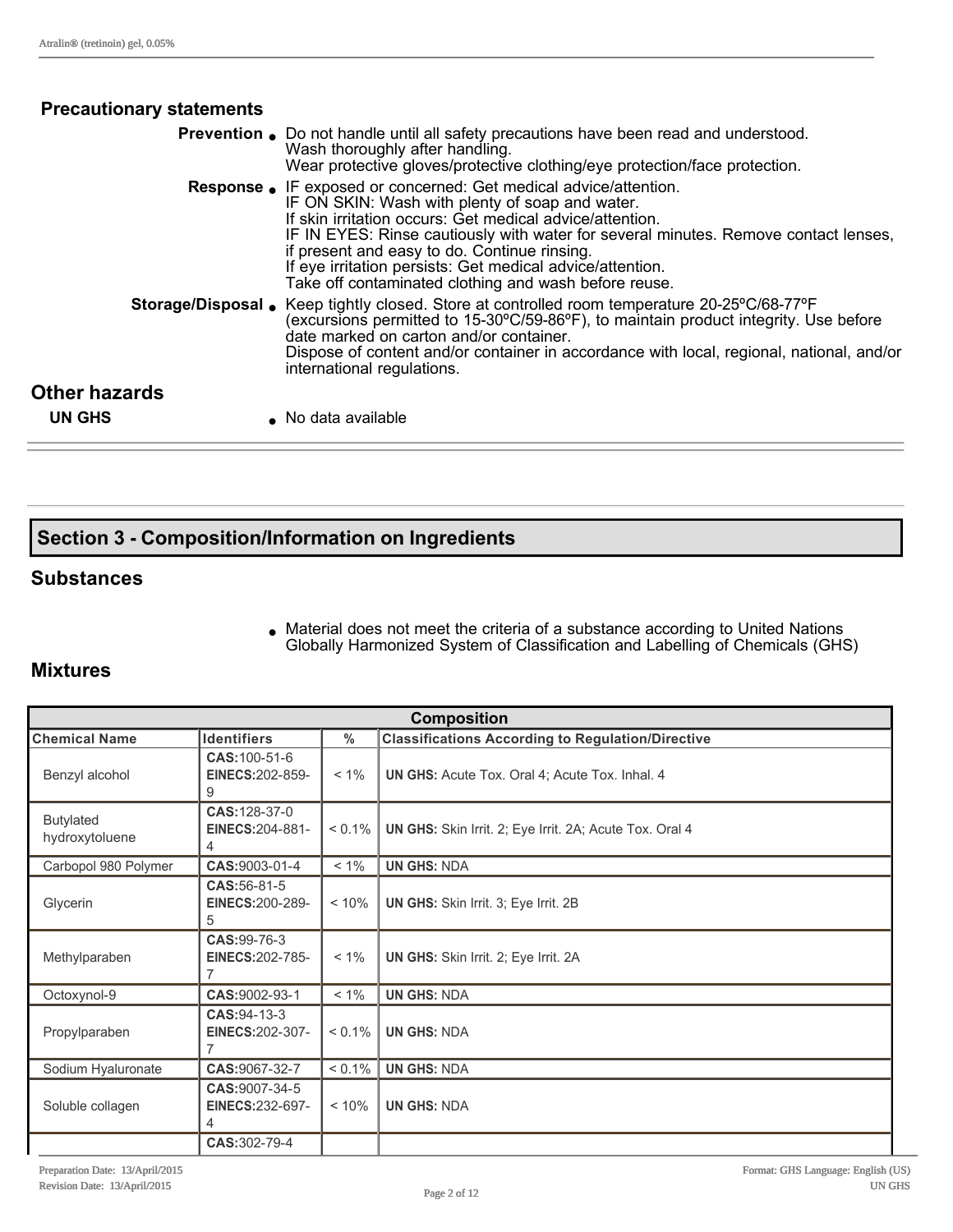| Tretinoin | EINECS:206-129- $\vert$ 0.05%            |         | <b>UN GHS: NDA</b>                                                                                        |
|-----------|------------------------------------------|---------|-----------------------------------------------------------------------------------------------------------|
| Trolamine | CAS: 102-71-6<br><b>EINECS:203-049-</b>  | $< 1\%$ | <b>UN GHS:</b> Skin Irrit. 3; Eye Irrit. 2A; Skin Sens. 1B; Acute Tox. Oral 5; STOT SE 3:<br>Resp. Irrit. |
| Water     | CAS: 7732-18-5<br><b>EINECS:231-791-</b> | >75%    | <b>UN GHS: not classified</b>                                                                             |

# **Section 4: First-Aid Measures**

#### **Description of first aid measures**

| Inhalation               | Normal use of this product does not pose an inhalation hazard. However, should<br>respiratory tract irritation develop, discontinue use and remove to fresh air. Get<br>medical attention if irritation or other symptoms develop or persist. |
|--------------------------|-----------------------------------------------------------------------------------------------------------------------------------------------------------------------------------------------------------------------------------------------|
| <b>Skin</b>              | . Wash skin with soap and water. If skin irritation occurs: Get medical advice/attention.<br>Wash clothing separately before reuse.                                                                                                           |
| Eye                      | • IF IN EYES: Rinse cautiously with water for several minutes. Remove contact lenses,<br>if present and easy to do. Continue rinsing. If eye irritation persists: Get medical<br>advice/attention.                                            |
| Ingestion                | • If swallowed, wash out mouth with water provided person is conscious. Seek medical<br>attention.                                                                                                                                            |
|                          | Most important symptoms and effects, both acute and delayed                                                                                                                                                                                   |
|                          | No data available                                                                                                                                                                                                                             |
|                          | Indication of any immediate medical attention and special treatment needed                                                                                                                                                                    |
| <b>Other information</b> |                                                                                                                                                                                                                                               |

Have the product container or label with you when calling a poison control center or doctor, or going for treatment. Additional details are availabe on the product package insert or the Physicians Desk Reference.

| <b>Section 5: Fire-Fighting Measures</b>            |                                                                                                                                                                                                      |  |  |  |
|-----------------------------------------------------|------------------------------------------------------------------------------------------------------------------------------------------------------------------------------------------------------|--|--|--|
| <b>Extinguishing media</b>                          |                                                                                                                                                                                                      |  |  |  |
|                                                     | SMALL FIRES: Dry chemical, CO2, water spray or regular foam.<br>LARGE FIRE: Water spray, fog or regular foam.                                                                                        |  |  |  |
| <b>Unsuitable Extinguishing</b><br>Media            | No data available                                                                                                                                                                                    |  |  |  |
| <b>Firefighting Procedures</b>                      | As in any fire, wear self-contained breathing apparatus and full protective gear to<br>prevent contact with skin and eyes.                                                                           |  |  |  |
|                                                     | Special hazards arising from the substance or mixture                                                                                                                                                |  |  |  |
| <b>Unusual Fire and Explosion</b><br><b>Hazards</b> | None known - product is not flammable or combustible.                                                                                                                                                |  |  |  |
| <b>Hazardous Combustion</b><br><b>Products</b>      | No data available                                                                                                                                                                                    |  |  |  |
| <b>Advice for firefighters</b>                      |                                                                                                                                                                                                      |  |  |  |
|                                                     | Structural firefighters' protective clothing provides limited protection in fire situations<br>ONLY; it is not effective in spill situations where direct contact with the substance is<br>possible. |  |  |  |

#### **Section 6 Accidental Release Measures**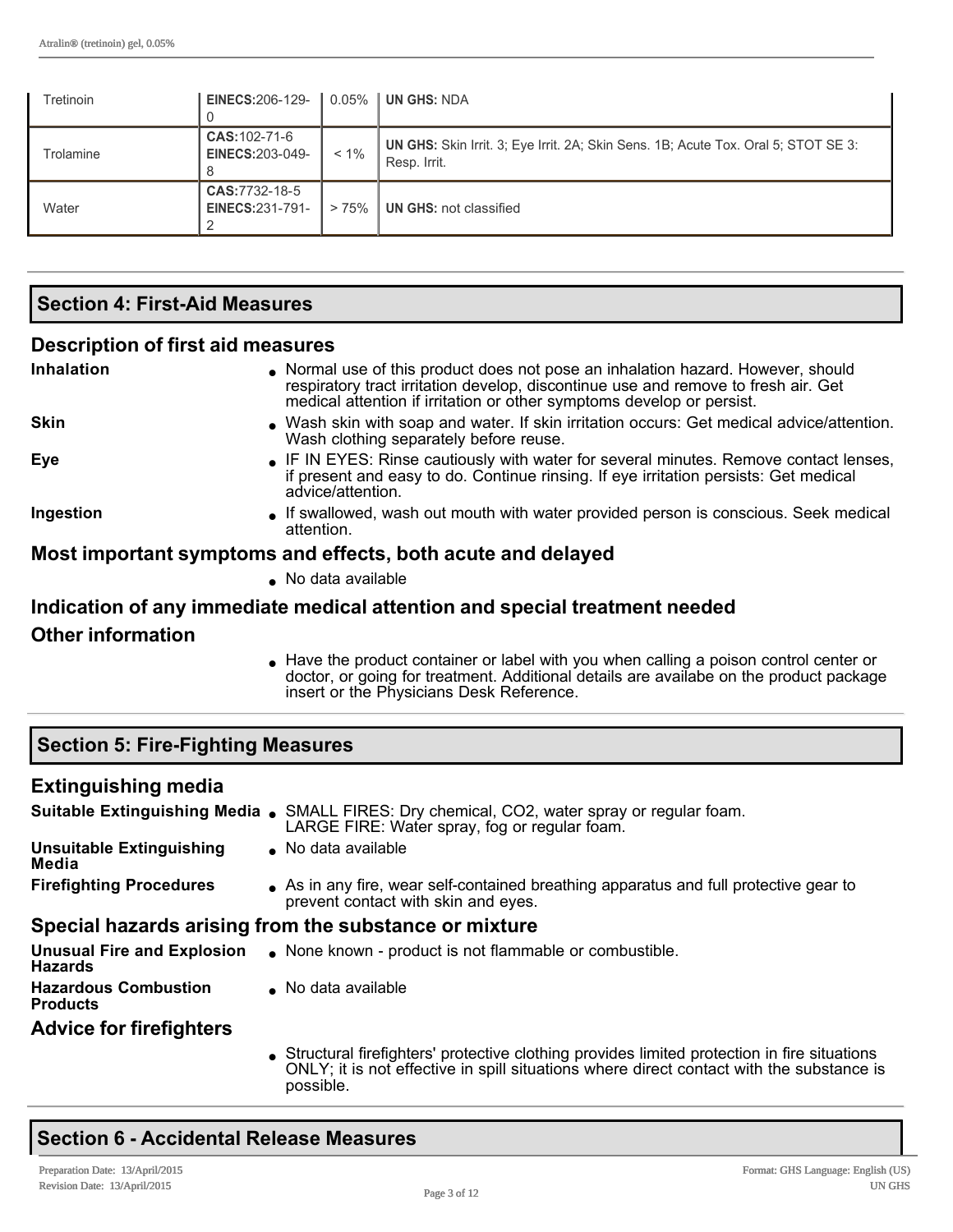|                                         | Personal precautions, protective equipment and emergency procedures                                                                                                                                                                                                                                                                                                                                                                                                                                                                  |
|-----------------------------------------|--------------------------------------------------------------------------------------------------------------------------------------------------------------------------------------------------------------------------------------------------------------------------------------------------------------------------------------------------------------------------------------------------------------------------------------------------------------------------------------------------------------------------------------|
| <b>Personal Precautions</b>             | • Do not touch damaged containers or spilled material unless wearing appropriate<br>protective clothing. Evacuate immediate area. Ventilate enclosed areas.                                                                                                                                                                                                                                                                                                                                                                          |
| <b>Emergency Procedures</b>             | ↓ Keep unauthorized personnel away. For bulk material spills: Contain spilled product.<br>For small spills, add suitable absorbent material. Scoop up and place in an<br>appropriate liquid-tight container equipped with a tight cover for disposal. For large<br>spills, dike spilled material or otherwise contain material to ensure runoff does not<br>reach a waterway. Place spilled material in an appropriate, liquid-tight container<br>equipped with a tight cover for disposal. Ventilate closed spaces before entering. |
| <b>Environmental precautions</b>        |                                                                                                                                                                                                                                                                                                                                                                                                                                                                                                                                      |
|                                         | Prevent spilled material from entering storm sewers or drains, waterways, and contact<br>with soil.                                                                                                                                                                                                                                                                                                                                                                                                                                  |
|                                         | Methods and material for containment and cleaning up                                                                                                                                                                                                                                                                                                                                                                                                                                                                                 |
| Containment/Clean-up<br><b>Measures</b> | • Isolate hazard area. Prevent from entering drains and sewers. Cover with vermiculite or<br>other suitable inert material, pick up and place in closed containers. Transport<br>outdoors and hold for waste disposal. Ventilate area and wash spill site after material                                                                                                                                                                                                                                                             |

#### **Reference to other sections**

Refer to Section 8 - Exposure Controls/Personal Protection and Section 13 - Disposal Considerations.

pickup is complete. Refer to Section 13 for appropriate disposal procedures.

#### **Section 7 Handling and Storage**

#### **Precautions for safe handling**

**Handling lack Lines in Use only in well ventilated areas (preferably in a chemical fume hood). Do not breathe** dusts, vapors or mists. Do not get in eyes, on skin, or on clothing. Avoid prolonged or repeated exposure. Wash thoroughly after handling. Use good safety and industrial hygiene practices.

#### **Conditions for safe storage, including any incompatibilities**

**Storage lace in Acceptightly closed. Store at controlled room temperature 20-25°C/68-77°F** (excursions permitted to  $15\text{-}30^{\circ}\text{C}/59\text{-}86^{\circ}\text{F}$ ), to maintain product integrity. Use before date marked on carton and/or container.

#### **Section 8 Exposure Controls/Personal Protection**

#### **Control parameters**

**Exposure Limits/Guidelines** Refer to the occupational exposure limits / guidelines for the individual product components.

| <b>Exposure Limits/Guidelines</b>  |              |                                               |                       |                 |                                                                                       |
|------------------------------------|--------------|-----------------------------------------------|-----------------------|-----------------|---------------------------------------------------------------------------------------|
|                                    | ∣Result I    | <b>ACGIH</b>                                  | <b>Canada Quebec</b>  | <b>NIOSH</b>    | <b>OSHA</b>                                                                           |
| <b>Butylated</b>                   | <b>STELs</b> | Not established                               | 10 mg/m3 STEV         | Not established | Not established                                                                       |
| hydroxytoluene<br>$(128 - 37 - 0)$ | TWAs         | 2 mg/m3 TWA (inhalable<br>fraction and vapor) | Not established       | 10 mg/m3 TWA    | Not established                                                                       |
| Trolamine<br>$(102 - 71 - 6)$      | TWAs         | ∥5 mg/m3 TWA                                  | 5 mg/m3 TWAEV         | Not established | Not established                                                                       |
| Glycerin<br>$(56-81-5)$            | TWAs         | Not established                               | 10 mg/m3 TWAEV (mist) | Not established | 15 mg/m3 TWA (mist, total<br>particulate); 5 mg/m3 TWA<br>(mist, respirable fraction) |

#### **Exposure controls Engineering Measures/Controls**

<sup>l</sup> NO SPECIAL CONTROLS ARE REQUIRED UNDER CONDITIONS OF INTENDED USE. Local exhaust ventilation should be provided when handling bulk product.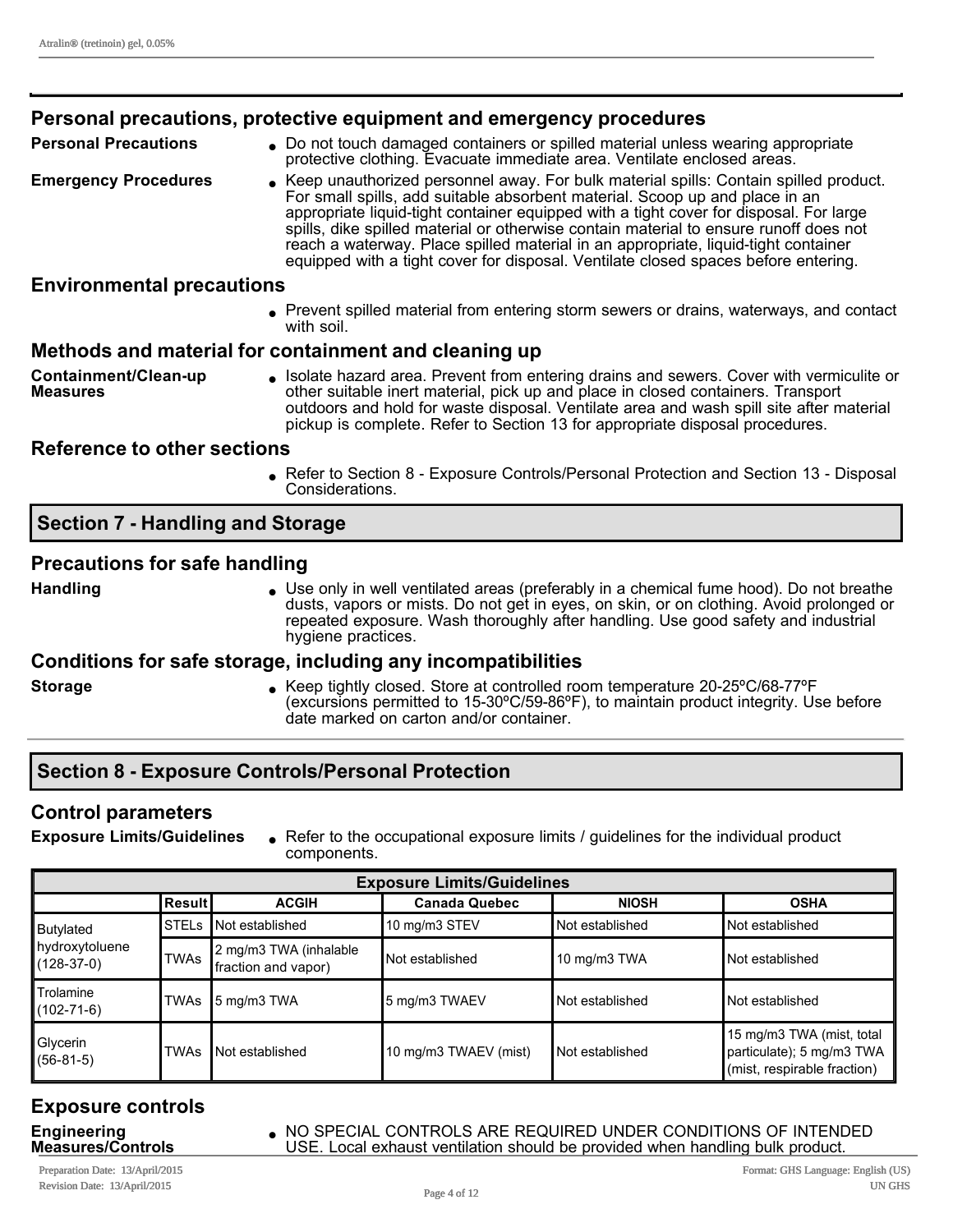#### **Personal Protective Equipment**

**Pictograms example 2** 

| <b>Respiratory</b>                                         | • Where risk assessment shows that air-purifying respirators are appropriate, a NIOSH<br>(US) or CEN (EU) -certified air-purifying respirator equipped with HEPA and organic<br>vapor cartridges may be permissible under certain circumstances where airborne<br>concentrations are expected to exceed exposure limits, when adequate oxygen is<br>present and as a backup to engineering controls. Use a positive pressure air-supplied<br>respirator if there is any potential for an uncontrolled release or any other<br>circumstances where air purifying respirators may not provide adequate protection. |
|------------------------------------------------------------|------------------------------------------------------------------------------------------------------------------------------------------------------------------------------------------------------------------------------------------------------------------------------------------------------------------------------------------------------------------------------------------------------------------------------------------------------------------------------------------------------------------------------------------------------------------------------------------------------------------|
| Eye/Face                                                   | • Wear protective eyewear (goggles, face shield, or safety glasses) when handling bulk<br>product before closed in final packaging. Not required during normal clinical use.                                                                                                                                                                                                                                                                                                                                                                                                                                     |
| <b>Hands</b>                                               | • Wear protective gloves.                                                                                                                                                                                                                                                                                                                                                                                                                                                                                                                                                                                        |
| <b>Skin/Body</b>                                           | . Wear protective gloves/protective clothing/eye protection/face protection. Not required<br>during normal clinical use.                                                                                                                                                                                                                                                                                                                                                                                                                                                                                         |
| <b>General Industrial Hygiene</b><br><b>Considerations</b> | • Handle in accordance with good industrial hygiene and safety practice. Do not eat,<br>drink or smoke during work. Avoid contact with skin, eyes or clothing. Wash<br>thoroughly after handling.                                                                                                                                                                                                                                                                                                                                                                                                                |
| <b>Environmental Exposure</b><br><b>Controls</b>           | No special controls are required under conditions of intended use. In the event of a<br>bulk spill, prevent spilled material from entering storm sewers or drains, waterways,<br>and contact with the soil.                                                                                                                                                                                                                                                                                                                                                                                                      |

# **Section 9 Physical and Chemical Properties**

# **Information on Physical and Chemical Properties**

| <b>Material Description</b>         |                                                |                          |                                            |  |
|-------------------------------------|------------------------------------------------|--------------------------|--------------------------------------------|--|
| Liquid<br>Physical Form<br>Gel      |                                                | Appearance/Description   | Translucent to opaque, pale yellow<br>gel. |  |
| Color                               | Pale yellow.                                   | Odor                     | No data available                          |  |
| <b>General Properties</b>           |                                                |                          |                                            |  |
| <b>Boiling Point</b>                | No data available                              | <b>Melting Point</b>     | No data available                          |  |
| Decomposition Temperature           | No data available                              | pH                       | 5.5                                        |  |
| Specific Gravity/Relative Density   | $= 1$                                          | <b>Water Solubility</b>  | Soluble                                    |  |
| Viscosity                           | 45000 to 85000 Centipoise (cPs,<br>cP) or mPas |                          |                                            |  |
| <b>Volatility</b>                   |                                                |                          |                                            |  |
| Vapor Pressure                      | No data available                              | <b>Vapor Density</b>     | No data available                          |  |
| Evaporation Rate                    | No data available                              |                          |                                            |  |
| Flammability                        |                                                |                          |                                            |  |
| Flash Point                         | No data available                              | <b>UEL</b>               | No data available                          |  |
| LEL                                 | No data available                              | <b>Burning Rate Test</b> | No data available                          |  |
| Environmental                       |                                                |                          |                                            |  |
| Octanol/Water Partition coefficient | No data available                              |                          |                                            |  |

# **Section 10: Stability and Reactivity**

# **Reactivity**

• No dangerous reaction known under conditions of normal use.

#### **Chemical stability**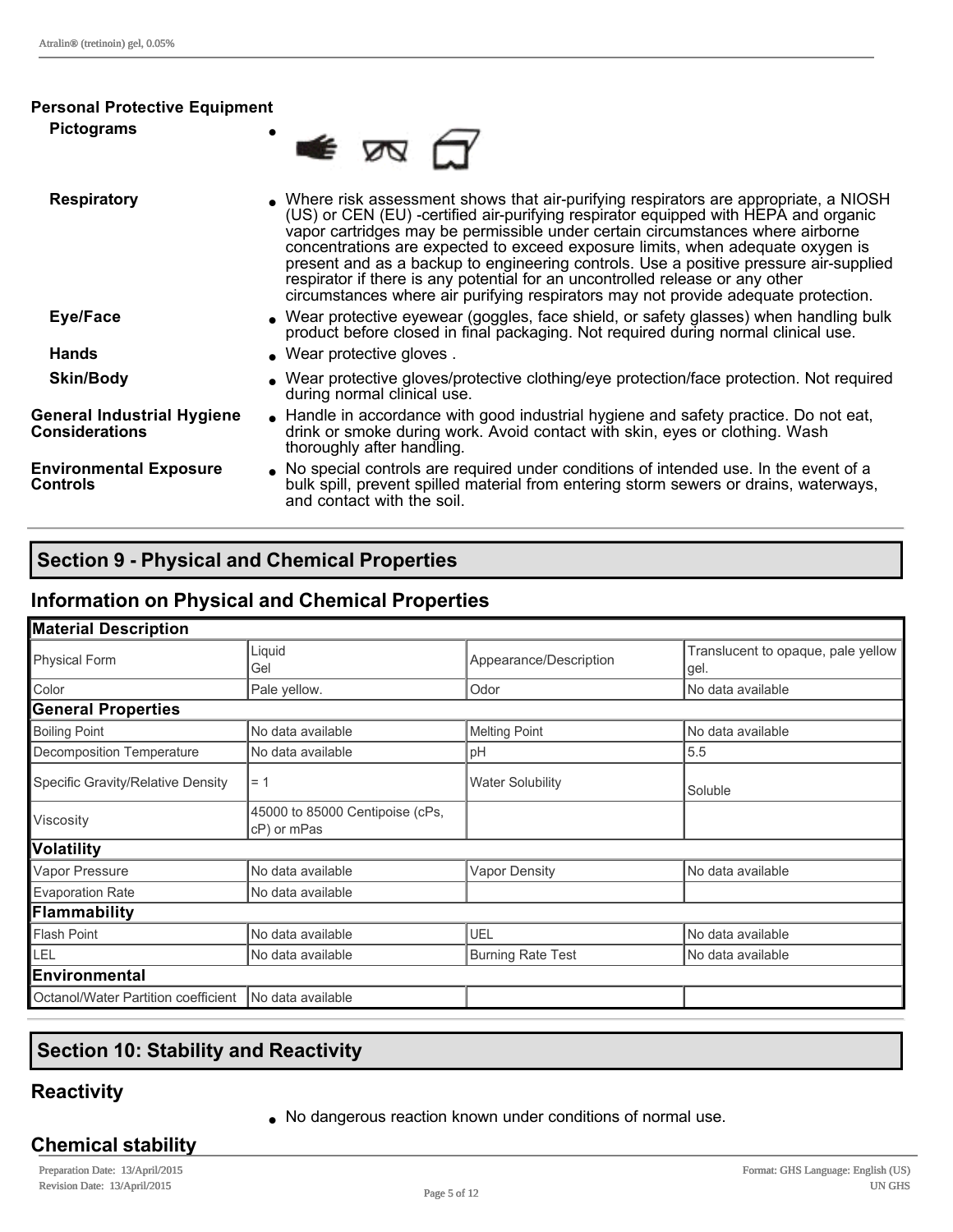• Stable under normal temperatures and humidities.

#### **Possibility of hazardous reactions**

 $\bullet$  No data available

**Conditions to avoid**

**Extreme heat or cold. Do not freeze.** 

#### **Incompatible materials**

**strong oxidizing agents. Acids.** 

# **Hazardous decomposition products**

 $\bullet$  No data available

# **Section 11 Toxicological Information**

#### **Information on toxicological effects**

|                         | <b>Components</b> |                                                                                                                                                                                                                                                                                                                                                                                                                                                                                                                                                                                                                                                                                                                                                                                                                                                                                                                                                                                                                                                                                                                                                                                                                                                                                                                                                                                                                                                                                   |  |  |  |
|-------------------------|-------------------|-----------------------------------------------------------------------------------------------------------------------------------------------------------------------------------------------------------------------------------------------------------------------------------------------------------------------------------------------------------------------------------------------------------------------------------------------------------------------------------------------------------------------------------------------------------------------------------------------------------------------------------------------------------------------------------------------------------------------------------------------------------------------------------------------------------------------------------------------------------------------------------------------------------------------------------------------------------------------------------------------------------------------------------------------------------------------------------------------------------------------------------------------------------------------------------------------------------------------------------------------------------------------------------------------------------------------------------------------------------------------------------------------------------------------------------------------------------------------------------|--|--|--|
| Tretinoin<br>$(0.05\%)$ | 302-<br>79-4      | Acute Toxicity: Ingestion/Oral-Mouse LD50 · 1100 mg/kg;<br><b>Irritation:</b> Skin-Human • 0.05 % 24 Hour(s) • Mild irritation;<br>Multi-dose Toxicity: Skin-Rat TDLo · 78 mg/kg 26 Week(s)-Intermittent; Blood:Changes in leucocyte (WBC) count; Skin<br>and Appendages: After systemic exposure: Dermatitis, other; Nutritional and Gross Metabolic: Gross Metabolite<br>Changes: Weight loss or decreased weight gain; Skin-Rat TDLo • 52 mg/kg 30 Day(s)-Intermittent; Blood: Normocytic<br>anemia; Nutritional and Gross Metabolic: Gross Metabolite Changes: Weight loss or decreased weight gain;<br>Biochemical: Enzyme inhibition, induction, or change in blood or tissue levels: Transaminases;<br>Reproductive: Ingestion/Oral-Rat TDLo • 15 mg/kg (11-13D preg); Reproductive Effects: Effects on Fertility: Post-<br>implantation mortality; Reproductive Effects: Effects on Embryo or Fetus: Fetal death; Ingestion/Oral-Rat TDLo · 120 mg/kg<br>(11D preg); Reproductive Effects: Specific Developmental Abnormalities: Eye, ear; Reproductive Effects: Specific<br>Developmental Abnormalities:Craniofacial (including nose and tongue); Reproductive Effects:Specific Developmental<br>Abnormalities: Musculoskeletal system;<br>Tumorigen / Carcinogen: Skin-Mouse TDLo • 8400 mg/kg 30 Week(s)-Intermittent; Tumorigenic:Neoplastic by RTECS<br>criteria; Skin and Appendages: After systemic exposure: Photosensitivity; Skin and Appendages: Other: Tumors |  |  |  |
| Trolamine<br>$(< 1\%)$  | $102 -$<br>$71-6$ | Acute Toxicity: Ingestion/Oral-Rat LD50 • 4920 µL/kg; Sense Organs and Special Senses: Eye: Lacrimation;<br>Gastrointestinal: Hypermotility, diarrhea; Skin and Appendages: Other: Hair; Skin-Rabbit LD50 • > 20 mL/kg;<br>Irritation: Eye-Rabbit • 20 mg • Severe irritation; Skin-Human • 15 mg 3 Day(s)-Intermittent • Mild irritation;<br>Tumorigen / Carcinogen: Skin-Rat TDLo · 129 g/kg 2 Year(s)-Intermittent; Tumorigenic: Equivocal tumorigenic agent by<br>RTECS criteria; Kidney, Ureter, and Bladder:Tumors                                                                                                                                                                                                                                                                                                                                                                                                                                                                                                                                                                                                                                                                                                                                                                                                                                                                                                                                                          |  |  |  |

| <b>GHS Properties</b>            | <b>Classification</b>                           |
|----------------------------------|-------------------------------------------------|
| <b>Acute toxicity</b>            | <b>UN GHS • Classification criteria not met</b> |
| <b>Aspiration Hazard</b>         | UN GHS . Classification criteria not met        |
| Carcinogenicity                  | <b>UN GHS • Classification criteria not met</b> |
| <b>Germ Cell Mutagenicity</b>    | UN GHS · Classification criteria not met        |
| <b>Skin corrosion/Irritation</b> | <b>UN GHS • Skin Irritation 2</b>               |
| <b>Skin sensitization</b>        | <b>UN GHS • Classification criteria not met</b> |
| <b>STOT-RE</b>                   | UN GHS . Classification criteria not met        |
| <b>STOT-SE</b>                   | <b>UN GHS • Classification criteria not met</b> |
| <b>Toxicity for Reproduction</b> | <b>UN GHS • Toxic to Reproduction 2</b>         |
| <b>Respiratory sensitization</b> | <b>UN GHS • Classification criteria not met</b> |
|                                  |                                                 |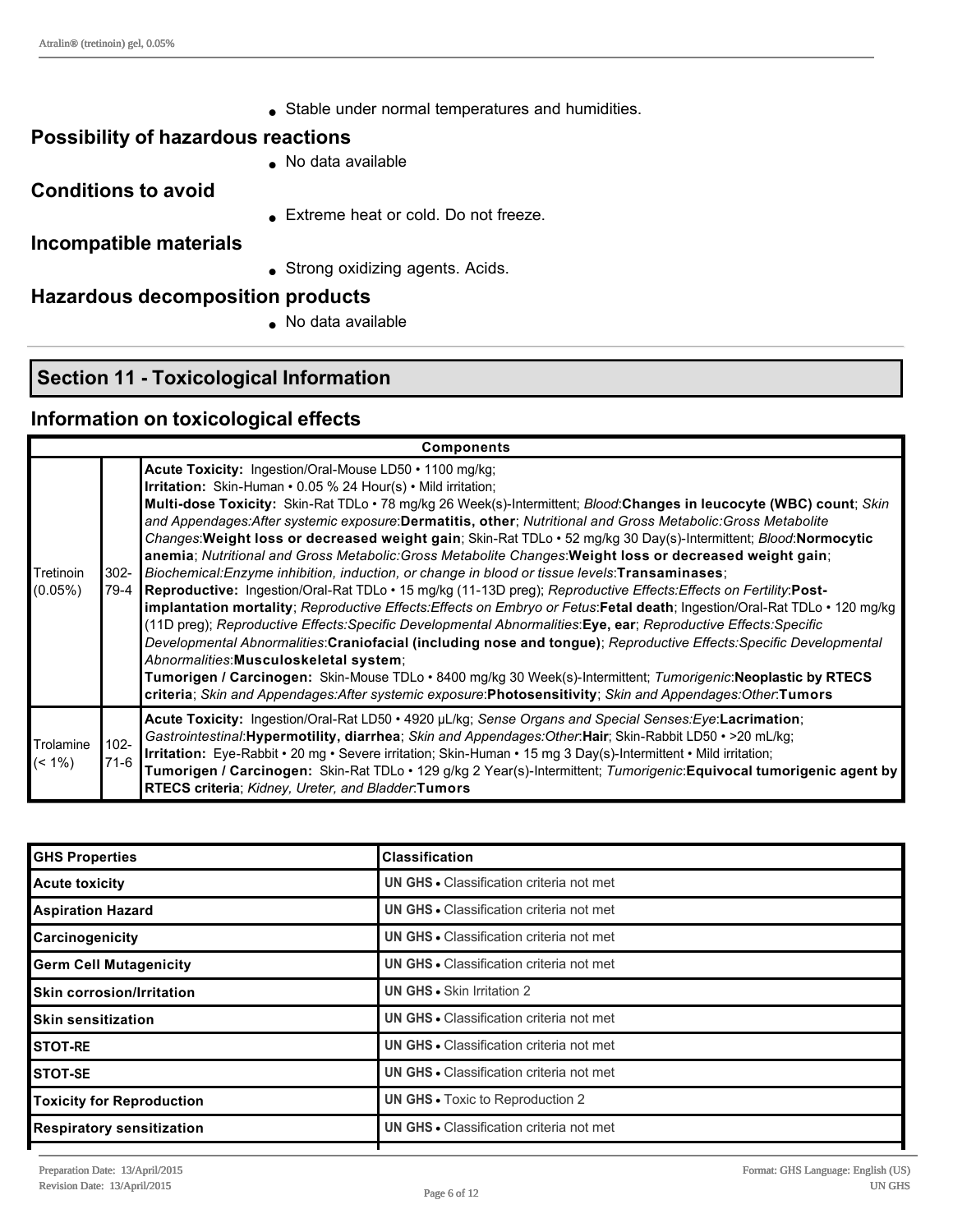| $\frac{1}{2}$ and $\frac{1}{2}$ (abundant) gives 0.00 $\frac{1}{2}$ |                                                                                                                                                                                                                                                                                                                                                                                 |
|---------------------------------------------------------------------|---------------------------------------------------------------------------------------------------------------------------------------------------------------------------------------------------------------------------------------------------------------------------------------------------------------------------------------------------------------------------------|
| Serious eye damage/Irritation                                       | <b>UN GHS •</b> Eye Irritation 2A                                                                                                                                                                                                                                                                                                                                               |
| <b>Potential Health Effects</b>                                     |                                                                                                                                                                                                                                                                                                                                                                                 |
| <b>Inhalation</b>                                                   |                                                                                                                                                                                                                                                                                                                                                                                 |
| Acute (Immediate)                                                   | No data available                                                                                                                                                                                                                                                                                                                                                               |
| <b>Chronic (Delayed)</b>                                            | • No data available                                                                                                                                                                                                                                                                                                                                                             |
| <b>Skin</b>                                                         |                                                                                                                                                                                                                                                                                                                                                                                 |
| Acute (Immediate)                                                   | ▲ Causes skin irritation.                                                                                                                                                                                                                                                                                                                                                       |
| <b>Chronic (Delayed)</b>                                            | • Repeated and prolonged exposure may cause sensitization. Refer to the product<br>insert and/or product prescribing information for comprehensive information regarding<br>adverse reactions and other important symptoms and effects.                                                                                                                                         |
| <b>Eye</b>                                                          |                                                                                                                                                                                                                                                                                                                                                                                 |
| Acute (Immediate)                                                   | • Causes serious eye irritation.                                                                                                                                                                                                                                                                                                                                                |
| <b>Chronic (Delayed)</b>                                            | No data available                                                                                                                                                                                                                                                                                                                                                               |
| Ingestion                                                           |                                                                                                                                                                                                                                                                                                                                                                                 |
| Acute (Immediate)                                                   | • Not expected to be an exposure route. However, may cause gastric and intestinal<br>irritation if ingested.                                                                                                                                                                                                                                                                    |
| <b>Chronic (Delayed)</b>                                            | No data available                                                                                                                                                                                                                                                                                                                                                               |
| <b>Carcinogenic Effects</b>                                         | • Studies in hairless albino mice with a different formulation suggest that concurrent<br>exposure to tretinoin may enhance the tumorigenic potential of carcinogenic does of<br>UVB and UVA light from a solar simulator. Although the significance of these studies<br>to humans is not clear, exposure to sunlight or artificial irradiation sources should be<br>minimized. |

| <b>Carcinogenic Effects</b> |                |                          |                             |  |
|-----------------------------|----------------|--------------------------|-----------------------------|--|
|                             | <b>CAS</b>     | <b>IARC</b>              | <b>NTP</b>                  |  |
| Butylated hydroxytoluene    | 128-37-0       | Group 3-Not Classifiable | Evidence of Carcinogenicity |  |
| Tretinoin                   | 302-79-4       | Not Listed               | Evidence of Carcinogenicity |  |
| Benzyl alcohol              | $100 - 51 - 6$ | Not Listed               | Evidence of Carcinogenicity |  |
| Trolamine                   | $102 - 71 - 6$ | Group 3-Not Classifiable | Evidence of Carcinogenicity |  |
| Carbopol 980 Polymer        | 9003-01-4      | Group 3-Not Classifiable | Not Listed                  |  |

**Reproductive Effects** • Atralin gel at doses of 0.1, 0.2 and 1 g/kg/day was tested for maternal and developmental toxicity in pregnant Sprague-Dawley rats by dermal application. The dose of 1 g/kg/day was approximately 4 times the clinical dose assuming 100% absorption and based on surface are comparison. Possible tretinoin-associated teratogenic effects (craniofacial abnormalities (hydrocephaly), asymmetrical thyroids, variations in ossification, and increased supenumerary ribs) were noted in the fetuses of Atralin gel treated animals. These findings were not observed in control animals. Topical tretinoin in a different formulation has generated equivocal results in animal teratogenicity tests. There is evidence for teratogenicity of topical tretinoin in Wistar rats at doses greater than 1 mg/kg/day (approximately 8 times the clinical dose assuming 100% absorption and based on body surface area comparison). Topical tretinoin has been shown to be fetotoxic in rabbits when administered in doses 8 times the clinical dose based on body surface area comparison.

# **Section 12 Ecological Information**

#### **Toxicity**

**.** This material has not been tested for environmental effects.

#### **Persistence and degradability**

 $\bullet$  No data available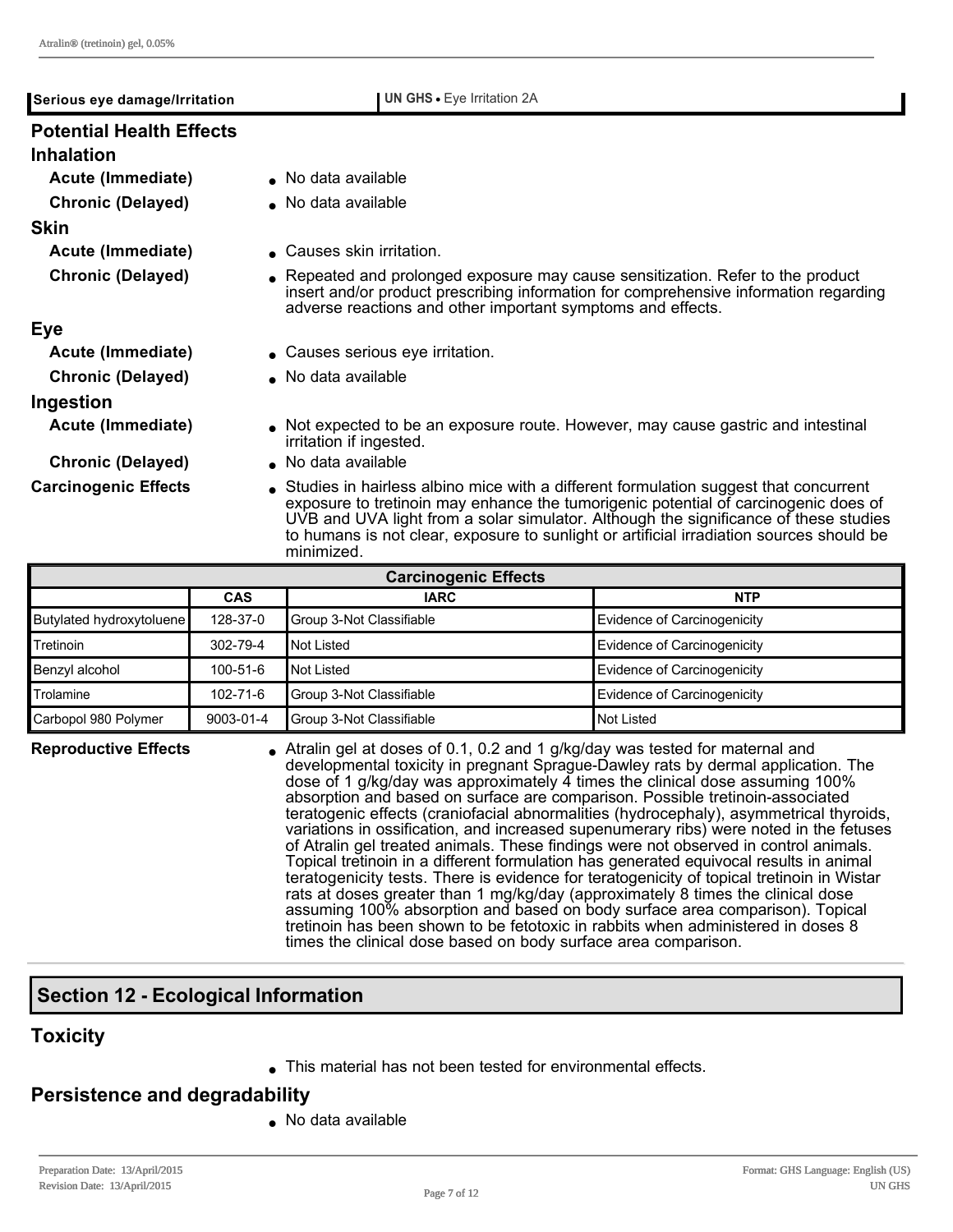#### **Bioaccumulative potential**

**Mobility in Soil**

• No data available

 $\bullet$  No data available

**Other adverse effects**

#### **Section 13 - Disposal Considerations**

#### **Waste treatment methods**

**Product waste lace in Archaracterizations and compliance with applicable laws are the responsibility** solely of the waste generator.

**Packaging waste I** Dispose of content and/or container in accordance with local, regional, national, and/or international regulations.

# **Section 14 - Transport Information**

|                  | UN<br>number | <b>UN proper shipping</b><br>name | <b>Transport hazard class</b><br>(es) | Packing<br>group | <b>Environmental</b><br>hazards |
|------------------|--------------|-----------------------------------|---------------------------------------|------------------|---------------------------------|
| <b>DOT</b>       | <b>NDA</b>   | not regulated                     | <b>NDA</b>                            | <b>NDA</b>       | <b>NDA</b>                      |
| <b>TDG</b>       | <b>NDA</b>   | not regulated                     | <b>NDA</b>                            | <b>NDA</b>       | <b>NDA</b>                      |
| <b>IMO/IMDG</b>  | <b>NDA</b>   | not regulated                     | <b>NDA</b>                            | <b>NDA</b>       | <b>NDA</b>                      |
| <b>IATA/ICAO</b> | <b>NDA</b>   | not regulated                     | <b>NDA</b>                            | <b>NDA</b>       | <b>NDA</b>                      |

**Special precautions for user** . No data available

 $\bullet$  No data available

**Transport in bulk according to Annex II of MARPOL 73/78 and the IBC Code**

#### **Section 15 - Regulatory Information**

#### **Safety, health and environmental regulations/legislation specific for the substance or mixture SARA Hazard Classifications** . No data available

| Inventory                   |            |                   |                  |             |
|-----------------------------|------------|-------------------|------------------|-------------|
| Component                   | <b>CAS</b> | <b>Canada DSL</b> | <b>EU EINECS</b> | <b>TSCA</b> |
| Butylated<br>hydroxytoluene | 128-37-0   | Yes               | Yes              | Yes         |
| Methylparaben               | 99-76-3    | Yes               | Yes              | Yes         |
| Propylparaben               | 94-13-3    | Yes               | Yes              | Yes         |
| Benzyl alcohol              | 100-51-6   | Yes               | Yes              | Yes         |
| Carbopol 980<br>Polymer     | 9003-01-4  | Yes               | <b>No</b>        | Yes         |
| Soluble collagen            | 9007-34-5  | Yes               | Yes              | Yes         |
| Glycerin                    | 56-81-5    | Yes               | Yes              | Yes         |
| Octoxynol-9                 | 9002-93-1  | Yes               | No               | Yes         |
| Sodium Hyaluronate          | 9067-32-7  | Yes               | <b>No</b>        | <b>No</b>   |
| Tretinoin                   | 302-79-4   | Yes               | Yes              | Yes         |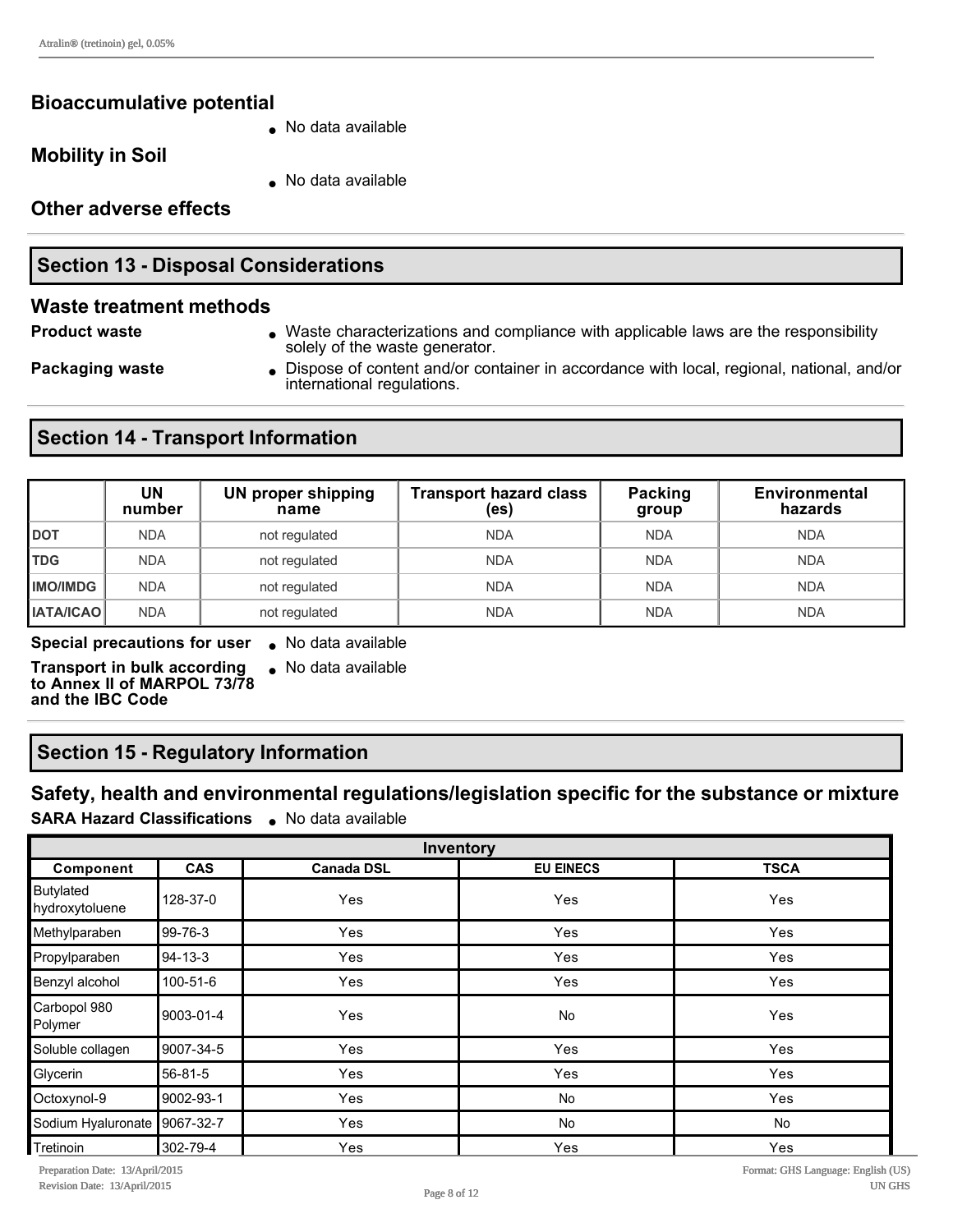| Trolamine    | 102-71-6  | Yes | Yes | Yes |
|--------------|-----------|-----|-----|-----|
| <b>Water</b> | 7732-18-5 | Yes | Yes | Yes |

#### **Canada**

| Labor<br><b>Canada - WHMIS - Classifications of Substances</b> |                |                                                                       |
|----------------------------------------------------------------|----------------|-----------------------------------------------------------------------|
| • Methylparaben                                                | $99 - 76 - 3$  | <b>Not Listed</b>                                                     |
| • Propylparaben                                                | $94 - 13 - 3$  | <b>Not Listed</b>                                                     |
| • Butylated hydroxytoluene                                     | 128-37-0       | Not Listed                                                            |
| • Trolamine                                                    | $102 - 71 - 6$ | Uncontrolled product<br>according to WHMIS<br>classification criteria |
| • Glycerin                                                     | $56 - 81 - 5$  | Uncontrolled product<br>according to WHMIS<br>classification criteria |
| • Benzyl alcohol                                               | $100 - 51 - 6$ | <b>B3, D2B</b>                                                        |
| • Tretinoin                                                    | 302-79-4       | <b>Not Listed</b>                                                     |
| • Soluble collagen                                             | 9007-34-5      | <b>Not Listed</b>                                                     |
| · Sodium Hyaluronate                                           | 9067-32-7      | Not Listed                                                            |
|                                                                |                | Uncontrolled product                                                  |
| • Water                                                        | 7732-18-5      | according to WHMIS<br>classification criteria                         |
| • Octoxynol-9                                                  | 9002-93-1      | <b>Not Listed</b>                                                     |
| • Carbopol 980 Polymer                                         | 9003-01-4      | Not Listed                                                            |
| Canada - WHMIS - Ingredient Disclosure List                    |                |                                                                       |
| • Methylparaben                                                | $99 - 76 - 3$  | Not Listed                                                            |
| • Propylparaben                                                | $94 - 13 - 3$  | <b>Not Listed</b>                                                     |
| • Butylated hydroxytoluene                                     | 128-37-0       | 1%                                                                    |
| • Trolamine                                                    | $102 - 71 - 6$ | 1%                                                                    |
| • Glycerin                                                     | $56 - 81 - 5$  | <b>Not Listed</b>                                                     |
| • Benzyl alcohol                                               | $100 - 51 - 6$ | 1%                                                                    |
| • Tretinoin                                                    | 302-79-4       | Not Listed                                                            |
| • Soluble collagen                                             | 9007-34-5      | <b>Not Listed</b>                                                     |
| · Sodium Hyaluronate                                           | 9067-32-7      | Not Listed                                                            |
| • Water                                                        | 7732-18-5      | Not Listed                                                            |
| • Octoxynol-9                                                  | 9002-93-1      | 1%                                                                    |
| • Carbopol 980 Polymer                                         | 9003-01-4      | Not Listed                                                            |
|                                                                |                |                                                                       |

# **Europe**

| ⊤Other                                                       |                |            |
|--------------------------------------------------------------|----------------|------------|
| EU - CLP (1272/2008) - Annex VI - Table 3.2 - Classification |                |            |
| • Methylparaben                                              | $99 - 76 - 3$  | Not Listed |
| • Propylparaben                                              | $94 - 13 - 3$  | Not Listed |
| • Butylated hydroxytoluene                                   | 128-37-0       | Not Listed |
| • Trolamine                                                  | $102 - 71 - 6$ | Not Listed |
| • Glycerin                                                   | $56 - 81 - 5$  | Not Listed |
| • Benzyl alcohol                                             | $100 - 51 - 6$ | Xn; R20/22 |
| • Tretinoin                                                  | $302 - 79 - 4$ | Not Listed |
| • Soluble collagen                                           | 9007-34-5      | Not Listed |
| • Sodium Hyaluronate                                         | 9067-32-7      | Not Listed |
| • Water                                                      | 7732-18-5      | Not Listed |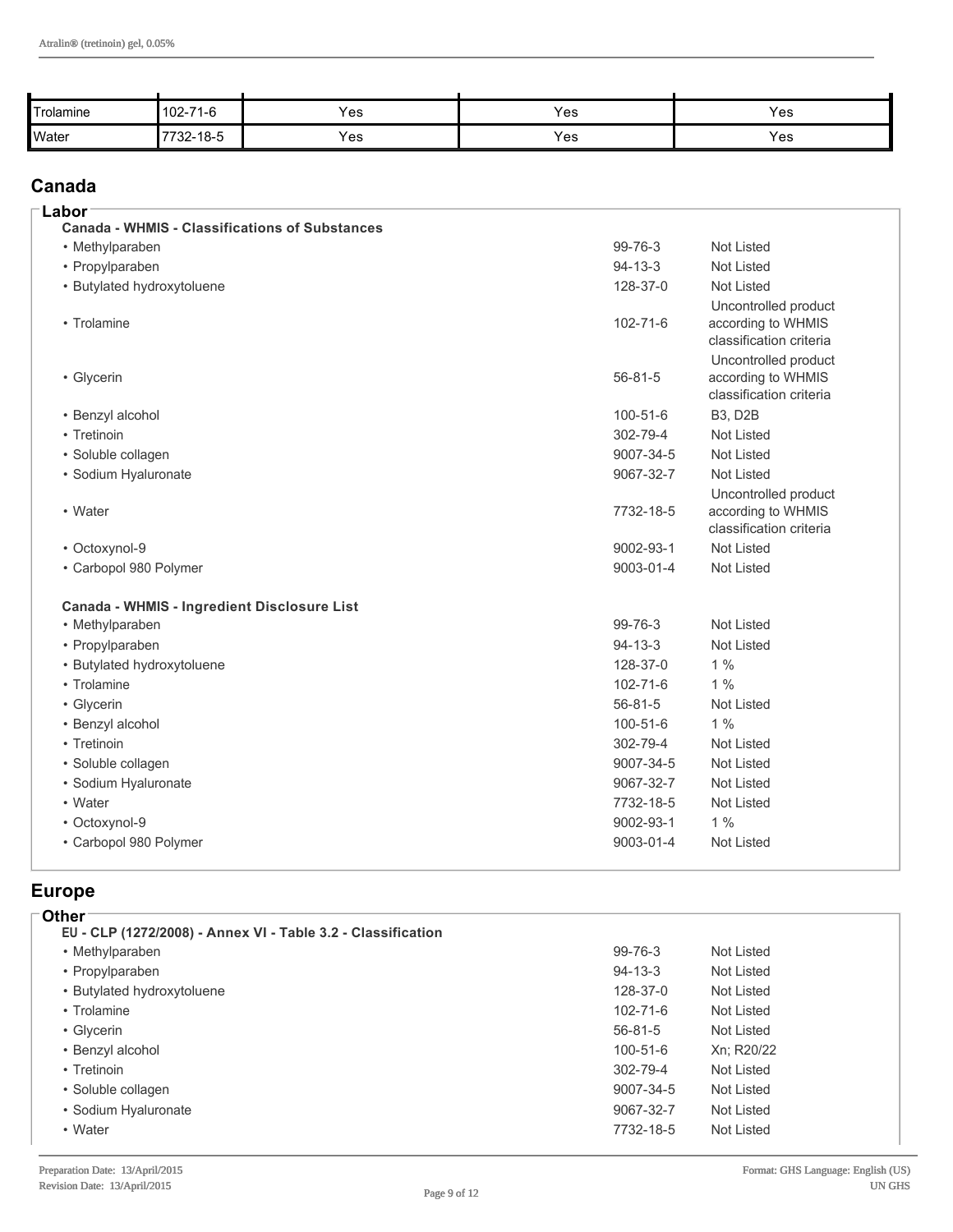| • Octoxynol-9                                                | 9002-93-1      | <b>Not Listed</b>   |
|--------------------------------------------------------------|----------------|---------------------|
| • Carbopol 980 Polymer                                       | 9003-01-4      | <b>Not Listed</b>   |
|                                                              |                |                     |
| EU - CLP (1272/2008) - Annex VI - Table 3.2 - Labelling      |                |                     |
| • Methylparaben                                              | 99-76-3        | <b>Not Listed</b>   |
| • Propylparaben                                              | $94 - 13 - 3$  | <b>Not Listed</b>   |
| • Butylated hydroxytoluene                                   | 128-37-0       | <b>Not Listed</b>   |
| • Trolamine                                                  | $102 - 71 - 6$ | <b>Not Listed</b>   |
| • Glycerin                                                   | $56 - 81 - 5$  | <b>Not Listed</b>   |
| • Benzyl alcohol                                             | 100-51-6       | Xn R:20/22 S:(2)-26 |
| • Tretinoin                                                  | 302-79-4       | <b>Not Listed</b>   |
| • Soluble collagen                                           | 9007-34-5      | <b>Not Listed</b>   |
| • Sodium Hyaluronate                                         | 9067-32-7      | <b>Not Listed</b>   |
| • Water                                                      | 7732-18-5      | <b>Not Listed</b>   |
| • Octoxynol-9                                                | 9002-93-1      | <b>Not Listed</b>   |
| • Carbopol 980 Polymer                                       | 9003-01-4      | Not Listed          |
| EU - CLP (1272/2008) - Annex VI - Table 3.2 - Safety Phrases |                |                     |
| • Methylparaben                                              | $99 - 76 - 3$  | <b>Not Listed</b>   |
| • Propylparaben                                              | $94 - 13 - 3$  | <b>Not Listed</b>   |
| • Butylated hydroxytoluene                                   | 128-37-0       | <b>Not Listed</b>   |
| • Trolamine                                                  | $102 - 71 - 6$ | Not Listed          |
| • Glycerin                                                   | $56 - 81 - 5$  | <b>Not Listed</b>   |
| • Benzyl alcohol                                             | $100 - 51 - 6$ | $S:(2)-26$          |
| • Tretinoin                                                  | 302-79-4       | <b>Not Listed</b>   |
| · Soluble collagen                                           | 9007-34-5      | <b>Not Listed</b>   |
| • Sodium Hyaluronate                                         | 9067-32-7      | <b>Not Listed</b>   |
| • Water                                                      | 7732-18-5      | <b>Not Listed</b>   |
| • Octoxynol-9                                                | 9002-93-1      | Not Listed          |
| • Carbopol 980 Polymer                                       | 9003-01-4      | <b>Not Listed</b>   |
|                                                              |                |                     |

## **United States**

| <b>Environment</b>                                                                   |                |                   |
|--------------------------------------------------------------------------------------|----------------|-------------------|
| U.S. - CERCLA/SARA - Hazardous Substances and their Reportable Quantities            |                |                   |
| • Methylparaben                                                                      | 99-76-3        | Not Listed        |
| • Propylparaben                                                                      | 94-13-3        | Not Listed        |
| • Butylated hydroxytoluene                                                           | 128-37-0       | Not Listed        |
| • Trolamine                                                                          | $102 - 71 - 6$ | Not Listed        |
| • Glycerin                                                                           | $56 - 81 - 5$  | Not Listed        |
| • Benzyl alcohol                                                                     | $100 - 51 - 6$ | Not Listed        |
| • Tretinoin                                                                          | 302-79-4       | Not Listed        |
| • Soluble collagen                                                                   | 9007-34-5      | Not Listed        |
| • Sodium Hyaluronate                                                                 | 9067-32-7      | <b>Not Listed</b> |
| • Water                                                                              | 7732-18-5      | Not Listed        |
| • Octoxynol-9                                                                        | 9002-93-1      | <b>Not Listed</b> |
| • Carbopol 980 Polymer                                                               | 9003-01-4      | Not Listed        |
| U.S. - RCRA (Resource Conservation & Recovery Act) - List for Hazardous Constituents |                |                   |
| • Methylparaben                                                                      | 99-76-3        | Not Listed        |
| • Propylparaben                                                                      | $94 - 13 - 3$  | Not Listed        |
| • Butylated hydroxytoluene                                                           | 128-37-0       | Not Listed        |
| • Trolamine                                                                          | $102 - 71 - 6$ | Not Listed        |
| • Glycerin                                                                           | $56 - 81 - 5$  | Not Listed        |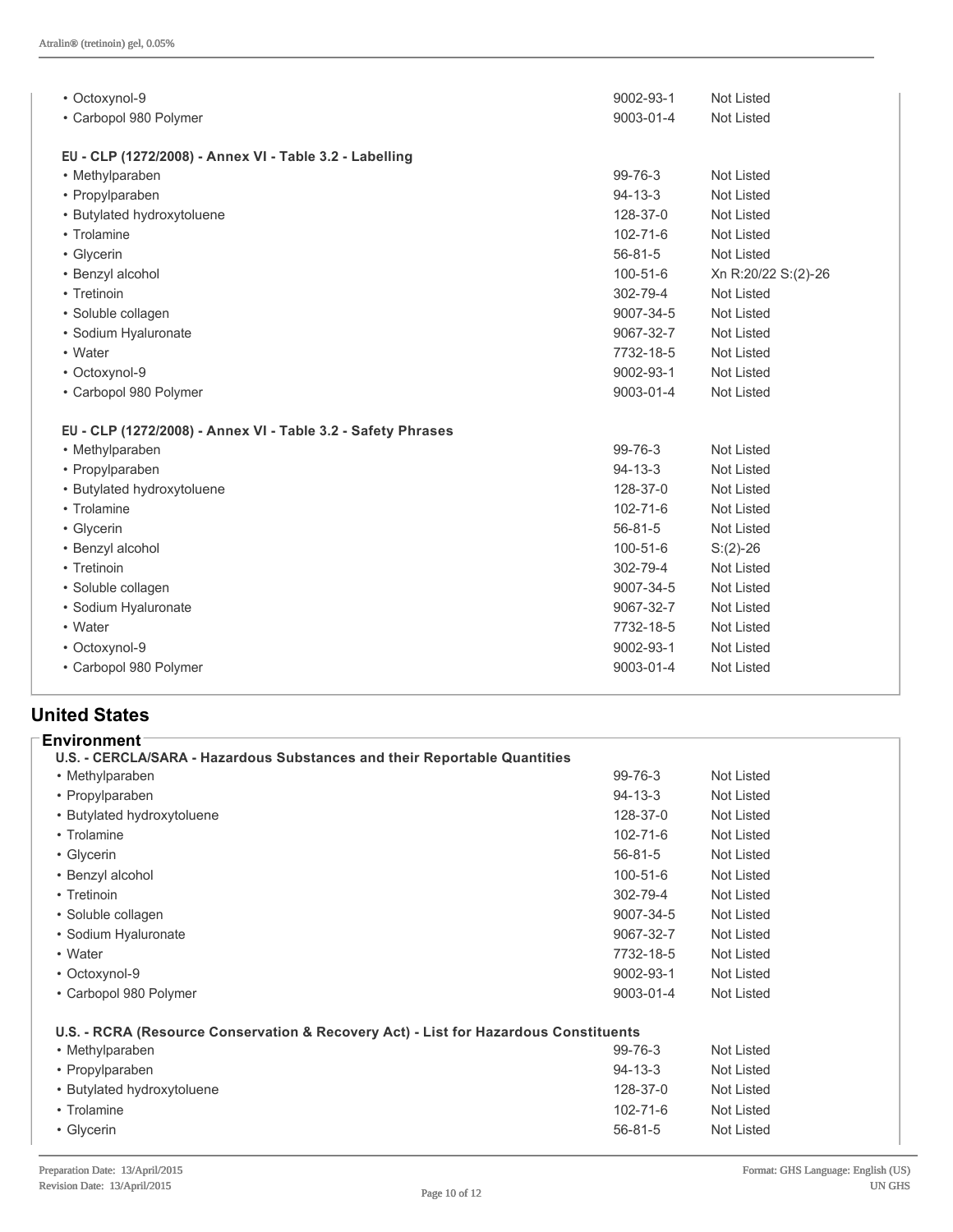| • Benzyl alcohol                                                                            | $100 - 51 - 6$ |                   |
|---------------------------------------------------------------------------------------------|----------------|-------------------|
| • Tretinoin                                                                                 | 302-79-4       | Not Listed        |
| • Soluble collagen                                                                          | 9007-34-5      | <b>Not Listed</b> |
| • Sodium Hyaluronate                                                                        | 9067-32-7      | <b>Not Listed</b> |
| • Water                                                                                     | 7732-18-5      | <b>Not Listed</b> |
| • Octoxynol-9                                                                               | 9002-93-1      | <b>Not Listed</b> |
| • Carbopol 980 Polymer                                                                      | 9003-01-4      | Not Listed        |
|                                                                                             |                |                   |
| U.S. - RCRA (Resource Conservation & Recovery Act) - TSD Facilities Ground Water Monitoring |                |                   |
| • Methylparaben                                                                             | 99-76-3        | Not Listed        |
| • Propylparaben                                                                             | $94 - 13 - 3$  | <b>Not Listed</b> |
| • Butylated hydroxytoluene                                                                  | 128-37-0       | <b>Not Listed</b> |
| • Trolamine                                                                                 | $102 - 71 - 6$ | <b>Not Listed</b> |
| • Glycerin                                                                                  | $56 - 81 - 5$  | Not Listed        |
| • Benzyl alcohol                                                                            | $100 - 51 - 6$ |                   |
| • Tretinoin                                                                                 | 302-79-4       | Not Listed        |
| • Soluble collagen                                                                          | 9007-34-5      | <b>Not Listed</b> |
| • Sodium Hyaluronate                                                                        | 9067-32-7      | <b>Not Listed</b> |
| • Water                                                                                     | 7732-18-5      | <b>Not Listed</b> |
| • Octoxynol-9                                                                               | 9002-93-1      | <b>Not Listed</b> |
| • Carbopol 980 Polymer                                                                      | 9003-01-4      | Not Listed        |
|                                                                                             |                |                   |

# **United States California**

| <b>Environment</b><br>U.S. - California - Proposition 65 - Carcinogens List |                |                                                |
|-----------------------------------------------------------------------------|----------------|------------------------------------------------|
| • Methylparaben                                                             | 99-76-3        | Not Listed                                     |
| • Propylparaben                                                             | $94 - 13 - 3$  | <b>Not Listed</b>                              |
| • Butylated hydroxytoluene                                                  | 128-37-0       | <b>Not Listed</b>                              |
| • Trolamine                                                                 | $102 - 71 - 6$ | Not Listed                                     |
| • Glycerin                                                                  | $56 - 81 - 5$  | <b>Not Listed</b>                              |
| • Benzyl alcohol                                                            | $100 - 51 - 6$ | <b>Not Listed</b>                              |
| • Tretinoin                                                                 | 302-79-4       | Not Listed                                     |
| • Soluble collagen                                                          | 9007-34-5      | Not Listed                                     |
| • Sodium Hyaluronate                                                        | 9067-32-7      | Not Listed                                     |
| • Water                                                                     | 7732-18-5      | <b>Not Listed</b>                              |
| • Octoxynol-9                                                               | 9002-93-1      | <b>Not Listed</b>                              |
| • Carbopol 980 Polymer                                                      | 9003-01-4      | Not Listed                                     |
| U.S. - California - Proposition 65 - Developmental Toxicity                 |                |                                                |
| • Methylparaben                                                             | $99 - 76 - 3$  | <b>Not Listed</b>                              |
| • Propylparaben                                                             | $94 - 13 - 3$  | <b>Not Listed</b>                              |
| • Butylated hydroxytoluene                                                  | 128-37-0       | <b>Not Listed</b>                              |
| • Trolamine                                                                 | $102 - 71 - 6$ | Not Listed                                     |
| • Glycerin                                                                  | $56 - 81 - 5$  | Not Listed                                     |
| • Benzyl alcohol                                                            | $100 - 51 - 6$ | <b>Not Listed</b>                              |
| • Tretinoin                                                                 | 302-79-4       | developmental toxicity, initial<br>date 1/1/89 |
| • Soluble collagen                                                          | 9007-34-5      | <b>Not Listed</b>                              |
| • Sodium Hyaluronate                                                        | 9067-32-7      | Not Listed                                     |
| • Water                                                                     | 7732-18-5      | Not Listed                                     |
| • Octoxynol-9                                                               | 9002-93-1      | Not Listed                                     |
| • Carbopol 980 Polymer                                                      | 9003-01-4      | Not Listed                                     |
|                                                                             |                |                                                |

**U.S. California Proposition 65 Reproductive Toxicity Female**